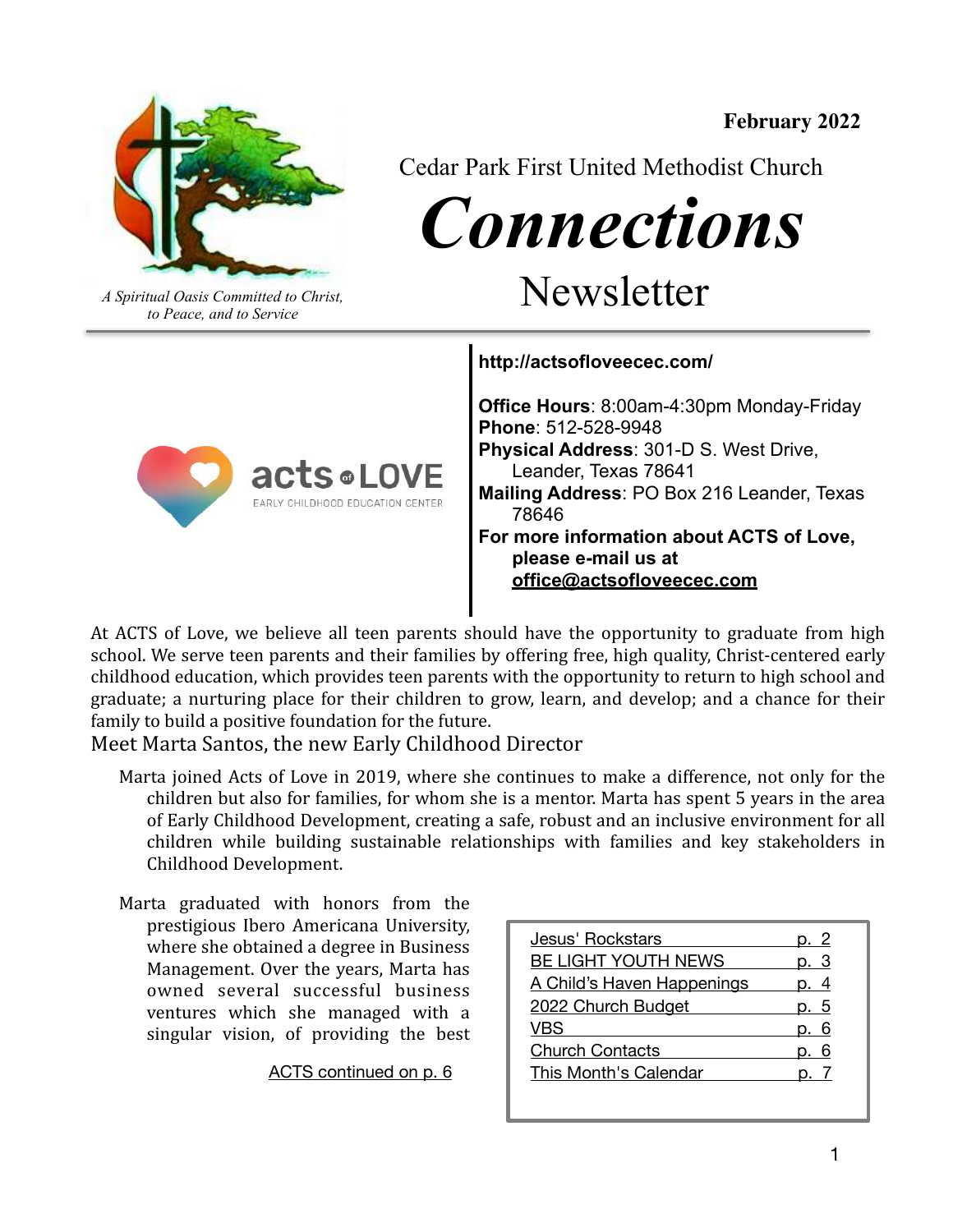## <span id="page-1-0"></span>**JESUS' ROCK STAR CORNER**

### CHILDREN'S SUNDAY SCHOOL

The children finished working hard on the puppet show in Dec. for the play. They used animals to share their perspective on how they saw the baby Jesus. They learned how to work as a team and did a great job with Ms. Carolyn leading them in something completely different. Having a puppet show play rehearsals both in person and online and then recording each act was no easy task and we applaud her efforts. Thank you, Carolyn for all you do for us!

Currently, we did a big review of Moses' life and how God showed his power over all the Egyptian gods and magicians and let the Israelites free. We are back both in person and virtual for Sunday school with Moses on his new adventure of preparing the people for the 10 Commandments and we will move forward each Sun.

We are excited about the new lessons on Moses and moving into Joshua so the children can learn about faith, trust, and obeying God. We meet in person or via zoom.

### WEDNESDAY BIBLE CLUB

The Bible Club on Wed. via zoom is an opportunity for children to have some time to study the Bible, ask questions, learn how to pray, and have some fun as a group. The club is organized into two parts. The first part is to help children feel comfortable praying out loud in a group and our Bible lesson. The second part includes crafts, science experiments, games, telling jokes, sharing good things, doing silly acts, show-and-tell and guest speakers talking about a specific topic.

The children like to learn and have fun as a group. I feel it's important for the children to be able to have time and space to share their thoughts and to be silly.

We will start up again on Feb.  $9<sup>th</sup>$  from 7 p.m.- 8 p.m. We will have our first lesson on the fruits of the sprit in Gal. 5:22 and talk about each subject starting with what love and joy mean. We will have a Valentine's party to celebrate God's love to us and how we can share it to others. We will have a treat, do an art project, tell jokes, and play a game. We hope you can join us. Feb. 23 would be a second club meeting to continue with the fruit of the spirit.

Kindergarten through  $5<sup>th</sup>$  grade children are welcome to both Sun. school and Bible Club. Please contact Amanda at her email, amanda.theriot@icloud.com so she can send you two separate links. God bless!

Debra Longoria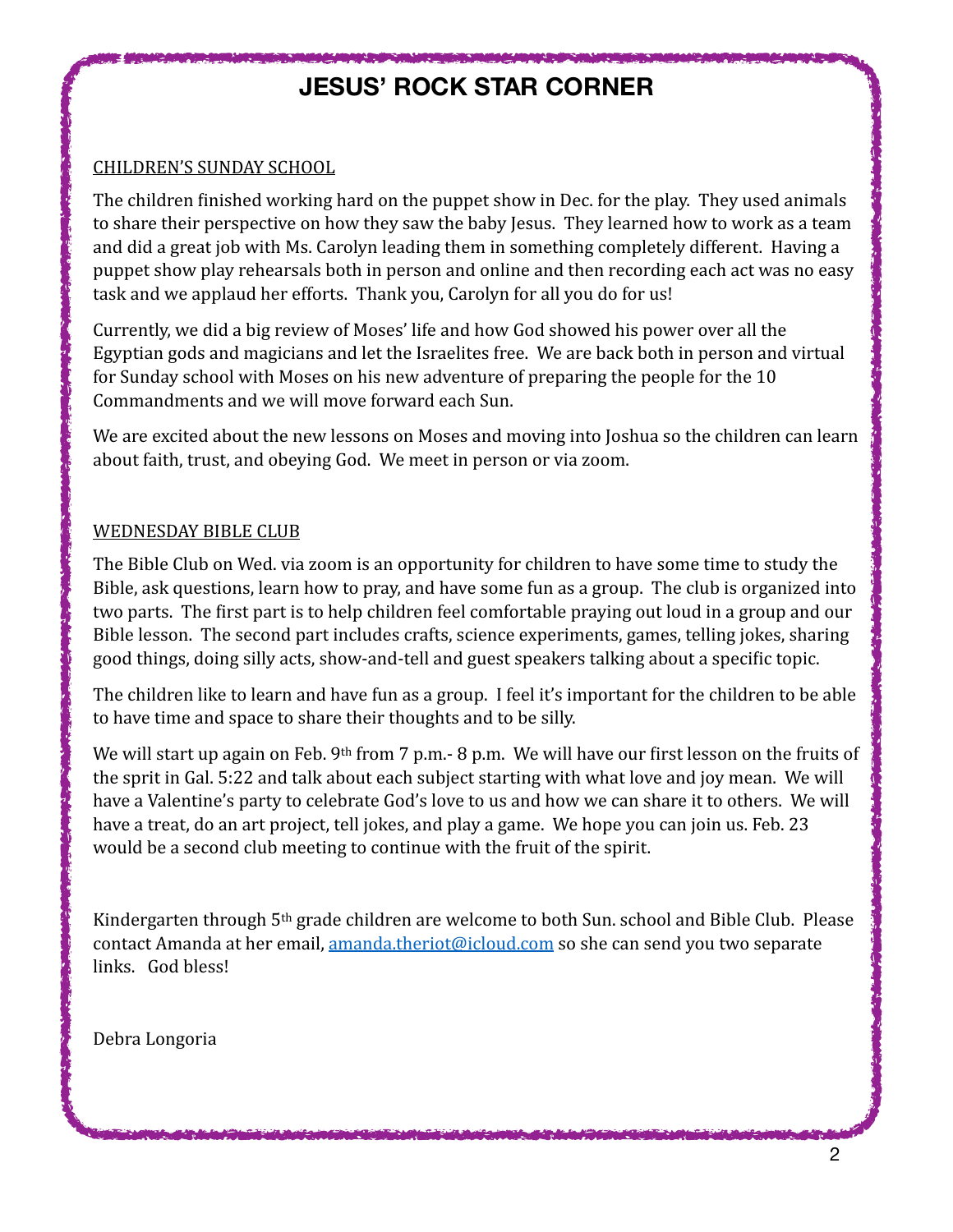# <span id="page-2-0"></span>BE LIGHT YOUTH

Greetings friends -

Already February is here . Have some fabulous connect and hang-time planned. Come. spend some time in a safe space where you can just be - be loved - be playful- be you authentically. No judgment. No pressure. Check out what's coming up:

### **January**

**The Chosen** series began withe episode 1 on 1/30. In light of our upcoming trip to the Holy Land, we will be watching and discussing the series: The Chosen. It is a fictionalized imagining of the back stories of the lives surrounding Jesus and of Jesus too of course. It will help us paint a picture of the places we will travel in June. If not on the trip, you can still join in the fun and conversation of what might have been 2,000 as years ago. NOTE we fly to Israel in 119 DAYS !!!!!!! (get those boosters and scan/submit your passports and vaccine cards)

### **February**

**Sun 2/6:** Noon lunch and The Chosen #2 with discussion;

**SATURDAY 2/12** 10- noon ish - **ACH Garden mission project** - build the raised beds for the preschool outdoor Butterfly Classroom - food and hot drinks provided.

**Sun 2/13** 8-9pm via Zoom: *Valentine's Day Special Chopped Edition*. Pick up sealed boxes with mystery ingredients. At 8pm, log onto Zoom from your family kitchen, and at the precise moment, we will unseal our boxes, take out the ingredients, then have 30 minutes to whip up a Valentine's Day treat. Photos of final project must be texted to Pastor Suzette. Braggin' rights as well as a \$10 Starbucks gift card up for the victor! *I MUST HAVE TOTAL PERSONS IN HOUSE PLAYING (parents and siblings can compete) by FEBRUARY 8th* in order to buy supplies for the

Valentine's Day Special Chopped Edition!!!

**MONDAY FEB 1/21 NO School - BE LIGHT YOUTH are going to visit King Ramses at the Houston Museum of Science!!!** Here is the link:

[https://www.hmns.org/exhibits/special-exhibitions/ramses-the-great-and-the-gold-of-the](https://www.hmns.org/exhibits/special-exhibitions/ramses-the-great-and-the-gold-of-the-pharaohs/)[pharaohs/](https://www.hmns.org/exhibits/special-exhibitions/ramses-the-great-and-the-gold-of-the-pharaohs/)

As I have a membership to the museum, first 10 people are free to the general museum and **ONLY \$20** (a \$50 savings per person!) to see the Egyptian King Ramses Exhibit. PLEASE email me: [pastorsuzette@cpfumc.org](mailto:pastorsuzette@cpfumc.org) by **Sunday, FEBRUARY 6th if and how many from your house are going.** We will meet at the church at am. Drive to Houston. Eat lunch then head into the museum. We will tour the special exhibit and as much of the rest of the museum as time permits. Have dinner near the museum then head across the Houston metropolis after the worst of rush hour is over. Return to church between 9:30-10pm. Cost total" \$20 for ticket, then cash for lunch/dinner and any purchases at the museum store. AGAIN, I must have numbers before I purchase tickets on Mon. Feb 7th. And YES YOU CAN INVITE YOUR FRIENDS - always... Sun 2/27 at noon lunch and The Chosen #3 with discussion

### **March**

Sun 3/6: at noon lunch and The Chosen #4 with discussion FRIDAY 3/11- Sun 3/13 TENTATIVE RESCHEDULED MISSION TRIP to La Feria. Please let me know if you can join the trip on these dates, the first weekend of Spring Break Sun 3/20 NO YOUTH Sun 3/27 noon lunch and The Chosen #5 with discussion Looking down the road - SAVE the DATES Sun April 17th: EASTER YOUTH Sunrise service and Easter Bunny Ring and Run Sat April 30 MID WINTERS: DISTRICT WIDE Youth Day - Sat May 28 FLY TO ISRAEL in 119 DAYS from now!!!!! Getting real y'all Sun 6/26 - Thur 6/30 UMARMY near Waco - join YOUTH from all over Texas improving the lives of the community through service and fun.

Peace+ **Suzette**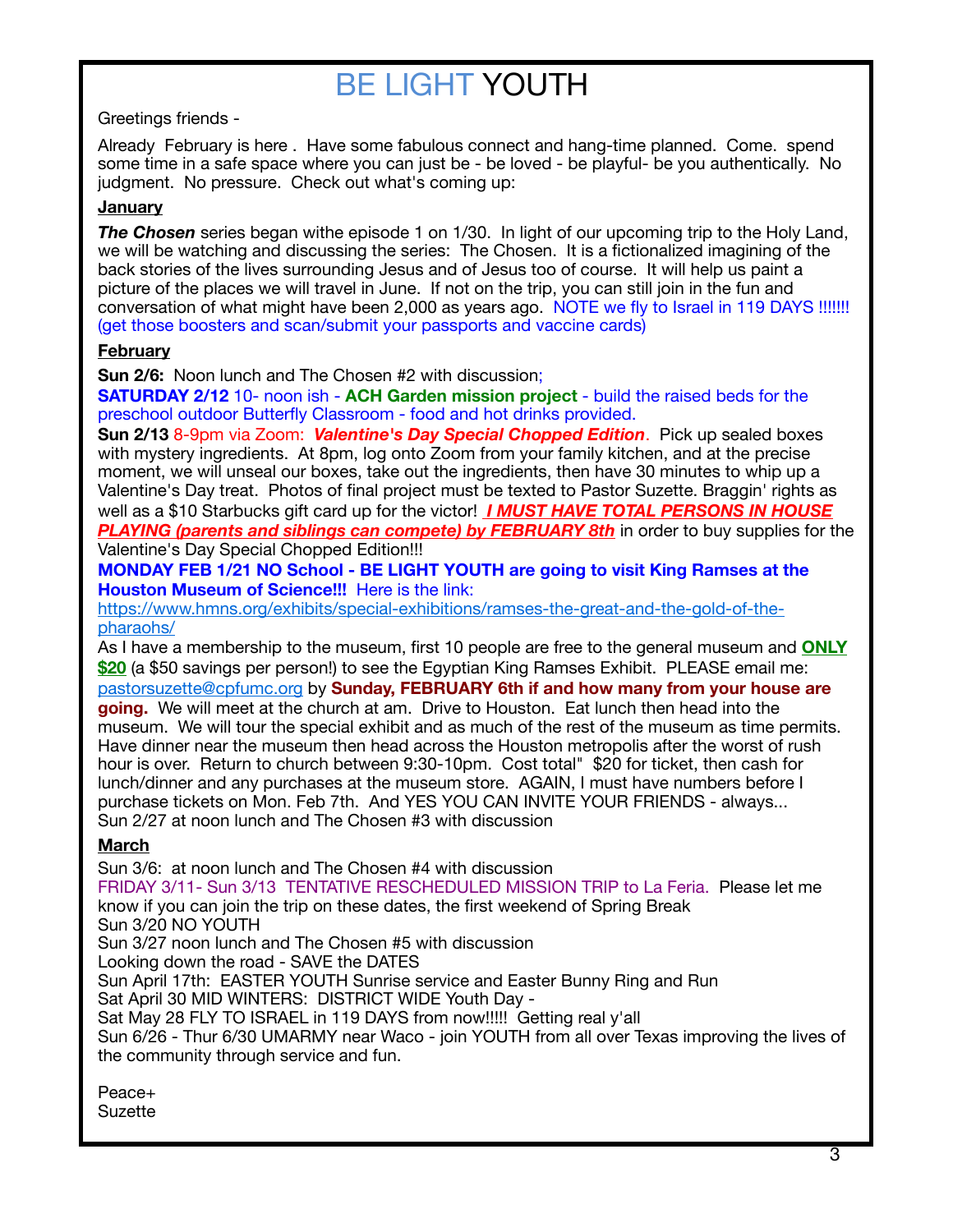## <span id="page-3-0"></span>**A Child's Haven Happenings**

A Child's Haven has had lots of exciting things going on! We had our first family work day for The Butterfly Classroom, a garden and outdoor learning space, where ACH families worked side-byside with CPFUMC families. It was a wonderful day full lots of hard work and laughter. I am looking forward to round two on February  $12<sup>th</sup>$  when we will be building and installing the garden beds. 

We also had turf and a new playscape installed on our toddler playground. The kids were overjoyed to run around on the newly designed space. I will try to have some pictures for y'all in the weekly happenings of those sweet smiles.

I want to thank everyone who has donated their money, time, skills, or who has lifted us up in prayers this school year. There is just no way that we could have done all of these amazing things without y'all! We hope that you too enjoy these upgrades to the grounds as we continue to grow A Child's Haven and spread God's love with our littlest disciples.

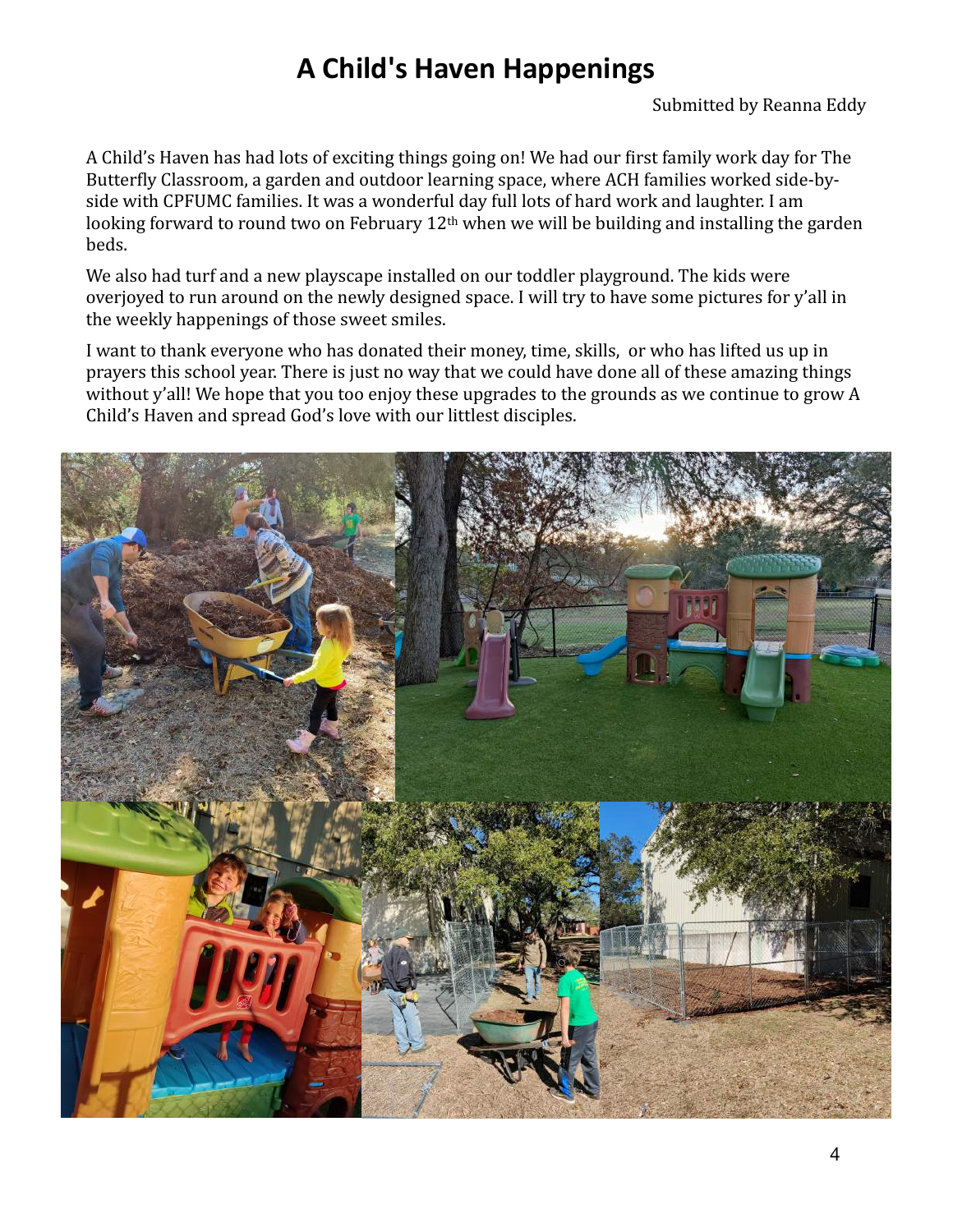## <span id="page-4-0"></span>Church Council Adopts 2022 Budget

At its January 2022 meeting the Church Council adopted the Church budget for 2022. The accompanying pie charts show 2022 expenses anticipated for the year and 2022 estimated income. Our Church largely relies on individual contributions to support the Church's spending. And Church expenditures go largely to support our staff and building related expenses. In addition, we continue to provide substantial support to missions, including United Methodist Church apportionments. The adopted budget is a little over \$4,000 higher than the 2021 adopted budget.

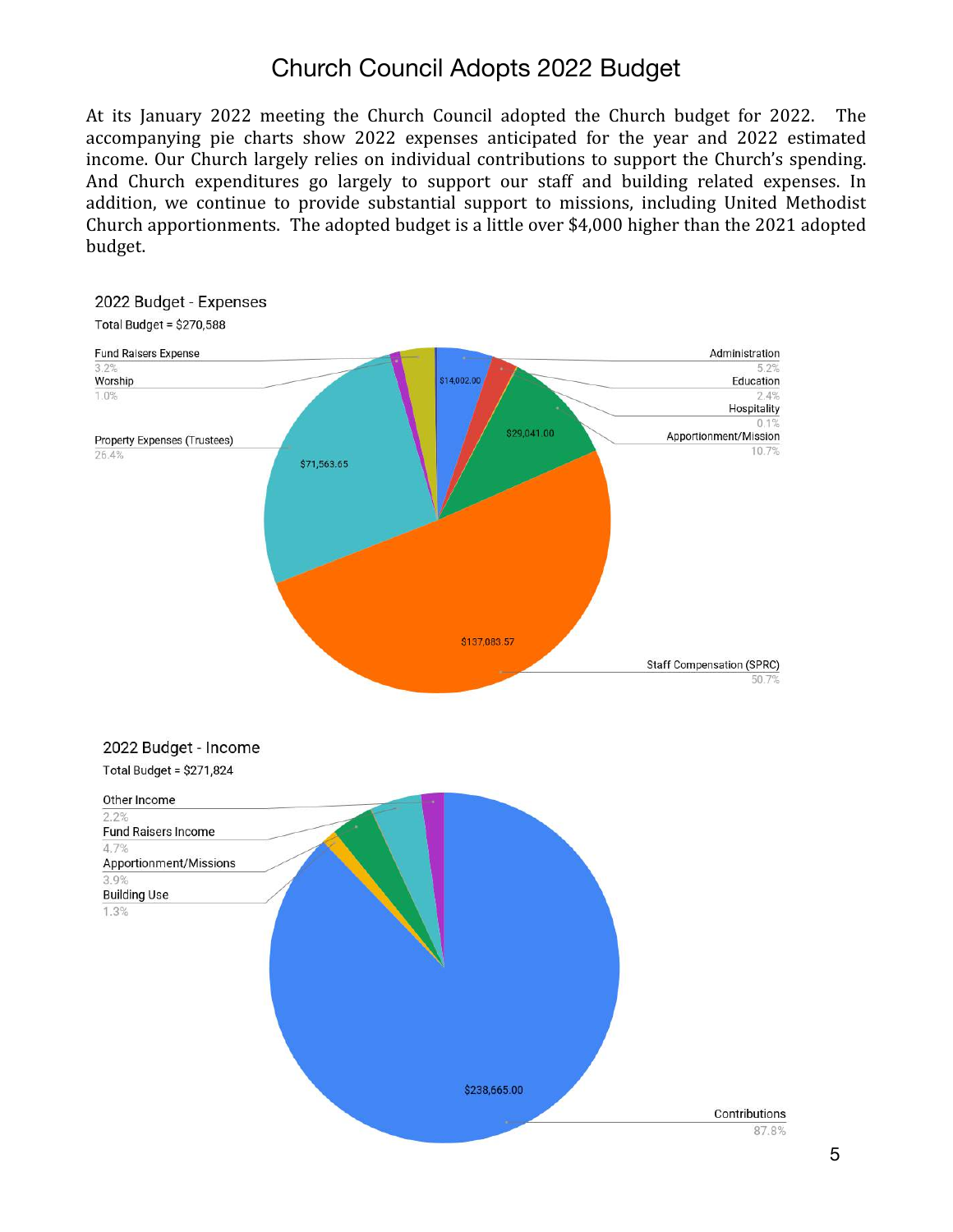<span id="page-5-0"></span>ACTS continued from p. 1

experience to her clients. She worked for several national and international firms, before finding her true passion, working with children and helping people and communities in need. Marta continues to seek excellence in both her professional and educational pursuits, she recently obtained her CDA (Child Development Associate) Certification and is a Certified Life Coach.

### **VALENTINE'S COLLECTION:**

As the new Childcare Center at 301-D S. West Drive, Leander prepares to open we would like to show our support and appreciation by making a special Valentine's Day Collection:

**Select a Heart** from the Basket and bring the item during February to be delivered to the AoL Center in Leander

- Unopened baby food and formula
- Unopened diapers and wipes (all sizes)
- Clear Vinyl Exam Gloves-Medium | 3 Mil | Medical-Disposable | Powder-Free Latex-Free
- Monetary Donation (On website OR Check made out to AoL OR Cash

# **VBS: IT IS TIME!**

It is time to bring VBS back to the children, the community, and our church. We need to reach out to everyone to say, "We are here and ready to explore God's words with you."

There are many phases of the event that need your help, small or large. You will make a difference in our success.

#### Please contact:

Carolyn Smith [carolynsmith2215@gmail.com](mailto:carolynsmith2215@gmail.com) Amanda Theriot [amanda.theriot@icloud.com](mailto:amanda.theriot@icloud.com) Debra Longoria [longoria1@gmx.com](mailto:longoria1@gmx.com)

VBS is open to all elementary-age children.



## **Church Contacts**

Find us online at **cpfumc.org** or call the church Tues-Thurs between 9 and 2 at (512) 335-9540

Want to contact a Church Leader or submit something for a future Newsletter?

Pastor Peter Castles. peter@cpfumc.org Assoc. Pastor/Youth Dir. Suzette Thorpe Johnson suzette@cpfumc.org Church Council Chair Carolyn Smith carolynsmith2215@gmail.com Music Director/Pianist Jodi Blount discussed in the settlement of the settlement of the settlement of the settl Newsletter Editor Jill Lundstrom [lund121@me.com](mailto:lund121@me.com)

Be sure to put "Newsletter" in the subject for Connections submissions!